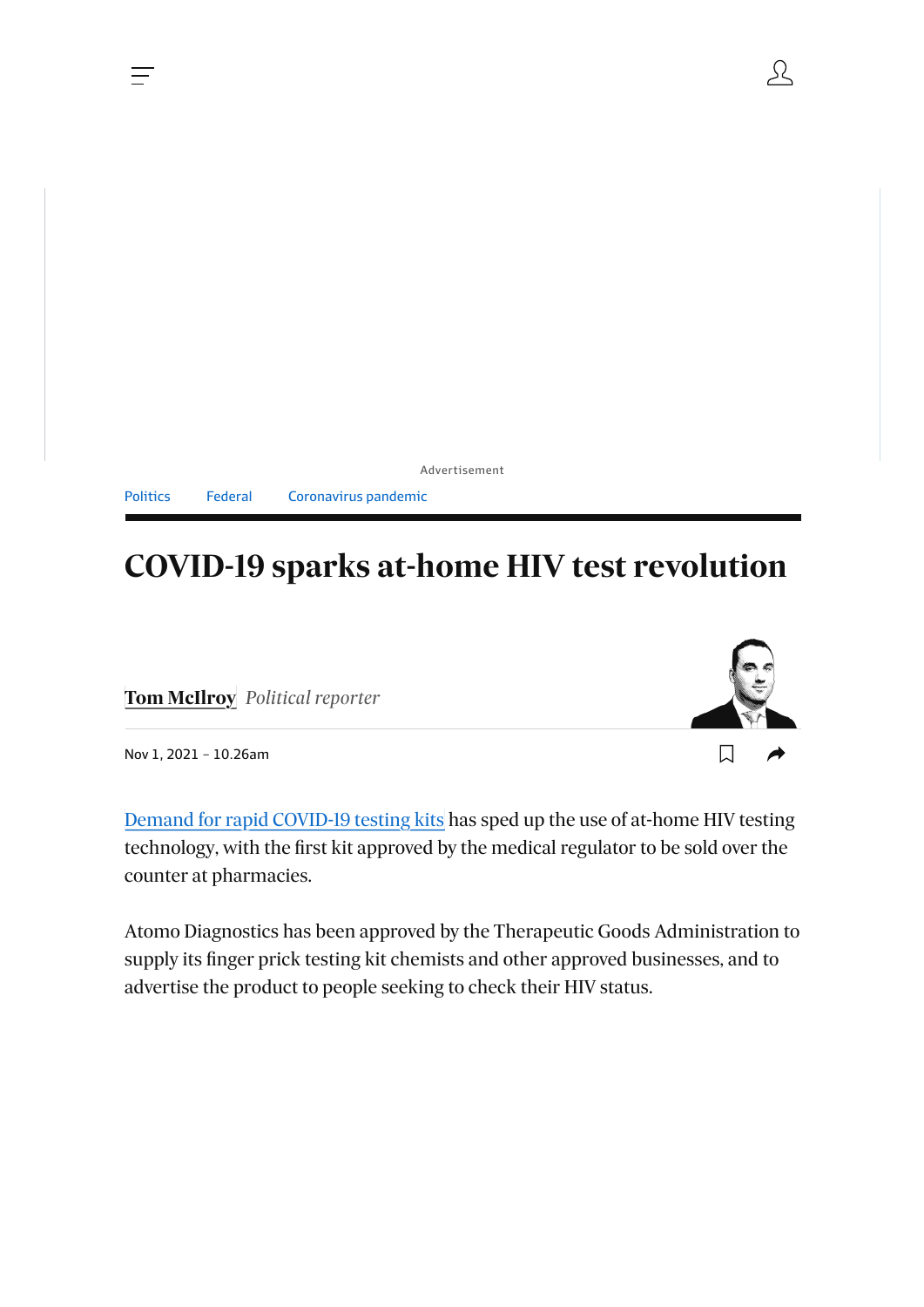

Atomo Diagnostics founder John Kelly with the company's testing kit. **Kate Geraghty**

Advocates including the Australian Federation of AIDS Organisations say the change in strict federal rules represents a major step forward for HIV awareness around the country.

Atomo founder John Kelly said the decision would improve access to the product for people in need and help public health.

"I think the changes bring HIV into line with COVID-19 because obviously the pandemic came along and reset the expectation about home testing and consumer testing. The TGA acknowledged that HIV was an outlier," Dr Kelly told *The Australian Financial Review.*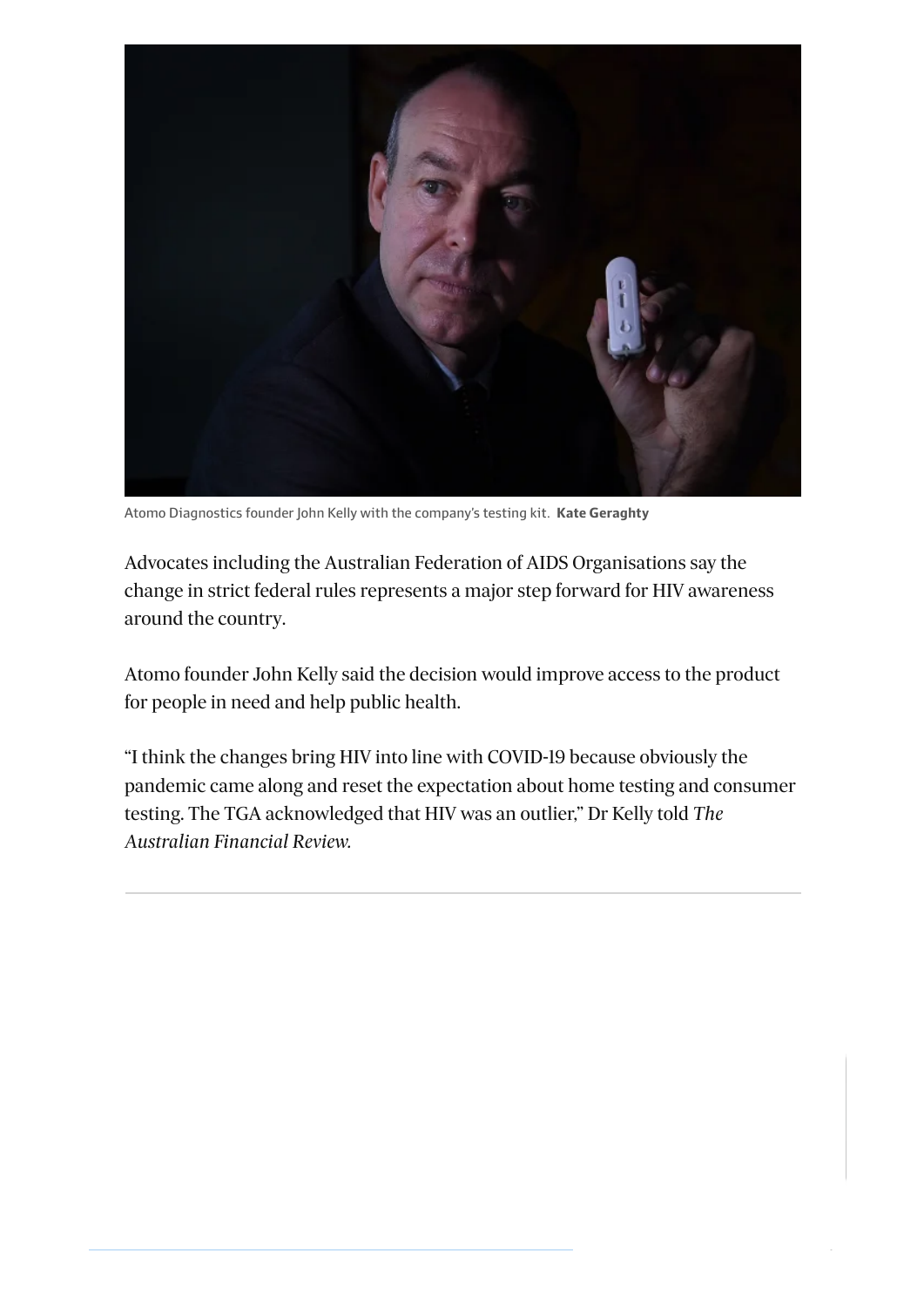"There has been an attempt, I believe, to even out the restriction across the board for different types of infectious disease tests."

Lockdowns and restrictions in 2020 and 2021 saw reduced rates of some medical tests, including for HIV. Atomo was supported by the Pharmacy Guild and other groups in arguing lower testing rates meant action was needed from federal regulators.

"I think it speaks to an alignment of community interests and I am very happy as an Australian manufacturer to be able to continue to support the market, even though there have been restrictions.

"Now we can hopefully start to improve testing rates in Australia," Dr Kelly said.

Australian Federation of AIDS Organisations chief executive Darryl O'Donnell said the sale and promotion of self-test HIV kits was an important step forward.

He said the rule change would help give people seeking a test on their HIV status greater choice and access.

"While stigma and discrimination are easing they still present barriers for many people knowing their status. Being able to administer a finger prick test in the comfort of your own home will encourage more people to test for HIV," Mr O'Donnell said.

"There is compelling Australian research to show self tests will increase testing among people who need to test and don't, as well as those who test infrequently.

"This is a critical step to meet the goal of ending HIV transmission.

"It will directly assist efforts to increase the number of people living with HIV who are diagnosed, allowing them to seek treatment and suppress their viral load."

At-home testing kits for COVID-19 tests are on sale in Australian chemists and [convenience stores from this week, after the rapid antigen kits were approved for](https://www.afr.com/link/follow-20180101-p58khi) use by the TGA in September.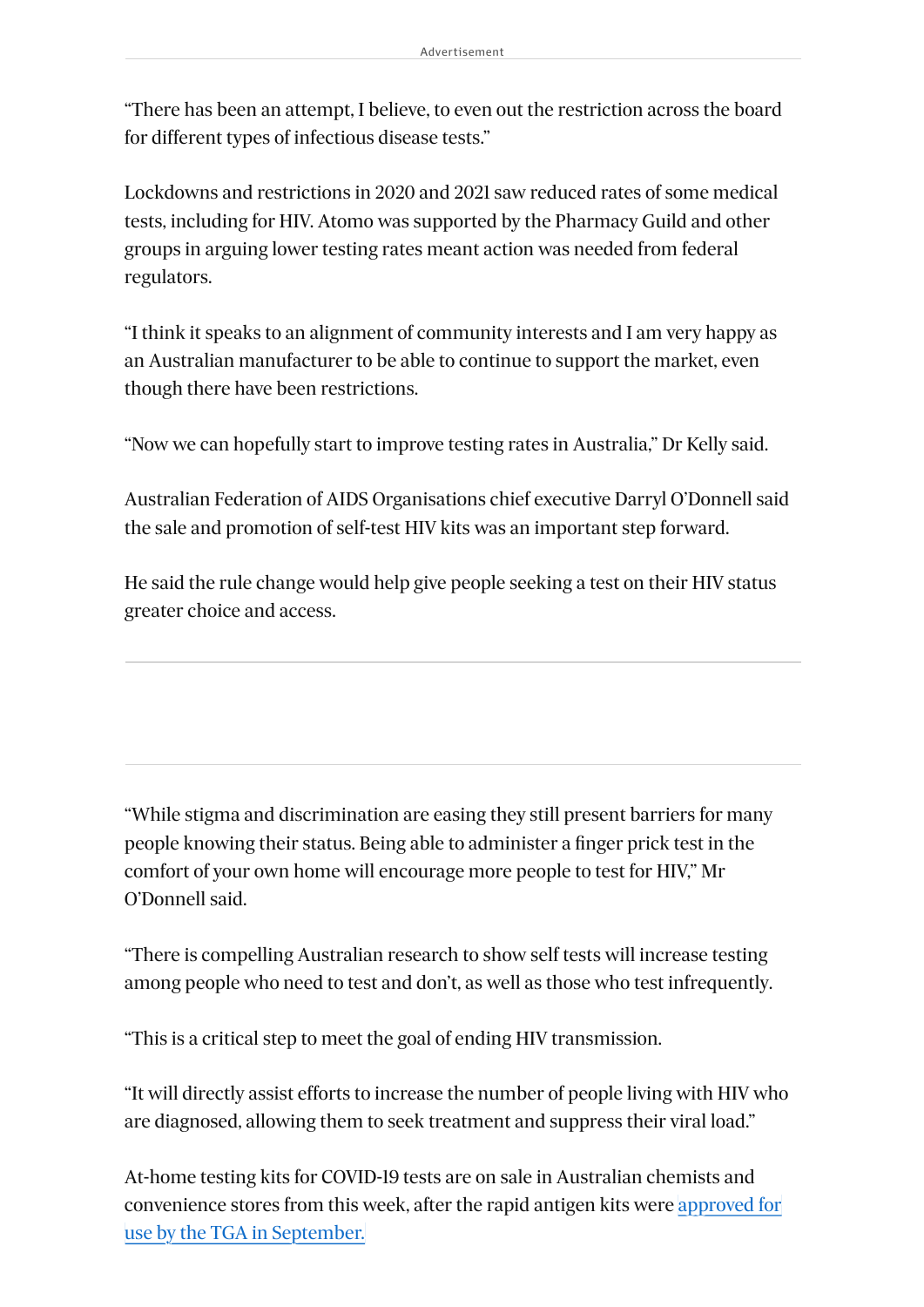Already widely used in countries including the US and the UK, online retailers are selling COVID-19 tests for \$19.95, and supermarket giants Coles and Woolworths will stock the kits from this week.

Atomo's COVID-19 test takes 10 minutes to return a result.

The NSW government is trialling rapid antigen tests to reduce disruption in schools, part of efforts to cut the isolation period for close contacts of confirmed cases.



**RELATED [Rapid COVID-19 testing is coming to a workplace near you](https://www.afr.com/politics/federal/rapid-covid-19-testing-is-coming-to-a-workplace-near-you-20210826-p58m5e)**

The rapid test kits use samples from the throat and nose placed in a chemical solution and applied to a cartridge, similar to those used in some pregnancy test kits.

**The biggest stories in business, markets and politics and why they matter.** Need to know. Our daily reporting, in your inbox. **[SIGN](https://login.myfairfax.com.au/signup_newsletter/10104?channel_key=9ME3ACTT4ZYY1fEMfvR2EA&callback_uri=https://www.afr.com) UP NOW [Tom McIlroy](https://www.afr.com/by/tom-mcilroy-hverk)** reports from the federal press gallery at Parliament House. *Connect with Tom on*

*[Twitter](https://twitter.com/TomMcIlroy?lang=en) . Email Tom at [thomas.mcilroy@afr.com](mailto:thomas.mcilroy@afr.com)*

 $\pm$ 



[Coronavirus](https://www.afr.com/topic/coronavirus-pandemic-1ndb) pandemic  $\left|\begin{array}{c} + \end{array}\right|$  ( [HIV](https://www.afr.com/topic/hiv-1nrp)

[License](http://rightsportal.copyright.com.au/pages/republicationpage.aspx?author=Tom%20McIlroy&publication=AFR&publicationdate=2021-10-31T23%3A26%3A45Z&publisher=fxj&title=COVID-19%20sparks%20at-home%20HIV%20test%20revolution&url=https%3A%2F%2Fwww.afr.com%2Fpolitics%2Ffederal%2Fcovid-19-sparks-at-home-hiv-test-revolution-20211031-p594mu) article

### **READ MORE**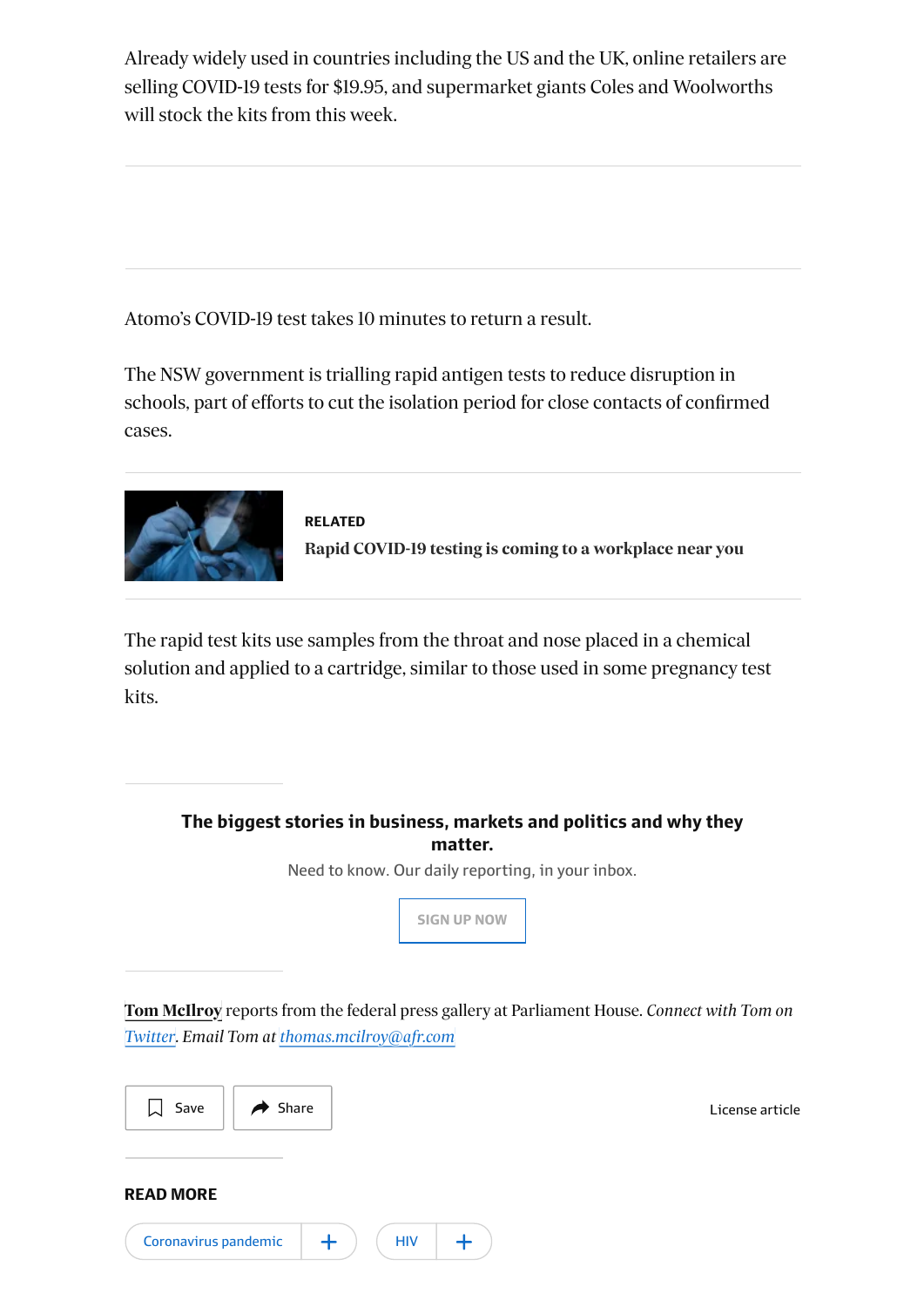#### **[LATEST STORIES](https://www.afr.com/latest)**

#### [Subscriber](https://www.afr.com/subscriber-benefits) offers

#### **[Subscriber Discount Offer - Re-emerge 2022](https://www.afr.com/companies/professional-services/subscriber-discount-offer-re-emerge-2022-20210709-p588ab)**

4 mins ago

#### Big [four](https://www.afr.com/topic/big-four-banks-5ux)

### Westpac shares plunge on cos[t pressures despite \\$3.5b share buy](https://www.afr.com/companies/financial-services/westpac-to-launch-a-3-5b-share-buyback-20211101-p594ti)back

10 mins ago

#### [Street](https://www.afr.com/street-talk) Talk

#### Wastew[ater solutions company SciDev r](https://www.afr.com/street-talk/wastewater-solutions-company-scidev-raising-20-million-20211101-p594vj)aising \$20 million

21 mins ago

#### [Property market](https://www.afr.com/topic/property-market-60w)

#### **[House prices to peak by mid-next year: AMP](https://www.afr.com/property/residential/house-prices-to-peak-by-mid-next-year-amp-20211101-p594ub)**

22 mins ago

#### **SPONSORED**

### [Australia](https://adclick.g.doubleclick.net/pcs/click?xai=AKAOjstsIzRTGLeBbyDNZI-p8WU0BkK-skvHU20SuNHvtTFIcyvV1zaW8sU-XwBm_3a684zhjk5AnMAoC5mf9YuxnXrzVW-TlUSX68Et3xdbb0IWoIUqyi8r-okFnnIyB8RHArgRKoturL34GfOSy6FXAVE5HtpIKpGjW4_mFRGNpt89i3yTz3NBMBGCLCUsYBNnQL98NjJV90PP7yokyf-R4ByuBzFcjcAZdJTf0aIvojLYeL1oUk44qZGLBIElOn1vkIwEKODeo1hnEatV6grtpExwRu5BsB0RWXJ4FrafR_JYFRruRLFH04SQQrR5fYQXIS7iVV6vGLgzfEVCn3x38bPwrlSVDw&sai=AMfl-YQM03NRWqJJE_sGIKlJTmnfL3_IURQhN4fCfnBfobBbar6lEd9YNHE1Y-Ql-95Ul2tjyraa_5Zql_wVd2u3EJIMfv3xhGAktjsd-c74&sig=Cg0ArKJSzF8kKpc3MA_REAE&fbs_aeid=[gw_fbsaeid]&urlfix=1&adurl=https://www.afr.com/technology/ransomware-as-a-service-amid-rising-geopolitical-tension-20210924-p58ugb) faces wave of cyber attacks

Sponsored by Mandiant

### The effects of COVID-19 on [Australia's](https://adclick.g.doubleclick.net/pcs/click?xai=AKAOjsu8jUJ1_NOCPHiKLVWKt6y5wX3fPIXAjJgyRbobMCEr262P4K-nl2RK9G2QjdeL_Y0TNuh1iCfJzt1aEC5yhyq8urzxv2NVhf1mCRam4ZL0y568IOJvAdTrW35sHqjLyPLEzZwv40aqiBB1t_54_Imtdn-D4lPp_Ua2fRbwDeS7QT0lIhN9RiS55Gn4mciaUSo6NfHDDrzpe7wn27QCu7C7ZfBHn1biTDkWFYI036MQwlYzEDPl2vg-02lRE3KK62WD4IK1NvIL4l2ns1Yz9Vlv1iCcETWe5EF9rXosvnPY2qxUvN24DMYw4daaEXZsvLh0Fk6C35B-JYqGZT8nmAkQM_xVNA&sai=AMfl-YTQvK9xcycI72T1-6wvj_Wh4wTVVafhnU5ojjQrIqTf3zPFQAfXDhcdqviaFRdzXa6OIkKSjEhzO-J43Z-9gguqMZSX1T3H_KQrvEZk&sig=Cg0ArKJSzBc_kpR1SbecEAE&fbs_aeid=[gw_fbsaeid]&urlfix=1&adurl=https://brandedcontent.afr.com/xero/professionals-turn-start-up-success/) business sector

Sponsored by Xero

#### **LATEST IN FEDERAL**

**Live** Need to [Know](https://www.afr.com/topic/need-to-know--afr-only--1nlv)

## **[Berejiklian 'never suspected' Maguire of](https://www.afr.com/politics/federal/quarantine-free-flights-touch-down-in-sydney-20211101-p594tt) corrupt conduct**



1 hr ago | Tom McIlroy

#### [AUKUS](https://www.afr.com/topic/aukus-1nty)

## **['I don't think, I know': Macron brands](https://www.afr.com/politics/federal/pm-fumes-after-macron-brands-him-a-liar-20211101-p594t8) Morrison a liar**



Nov 1, 2021 | Phillip Coorey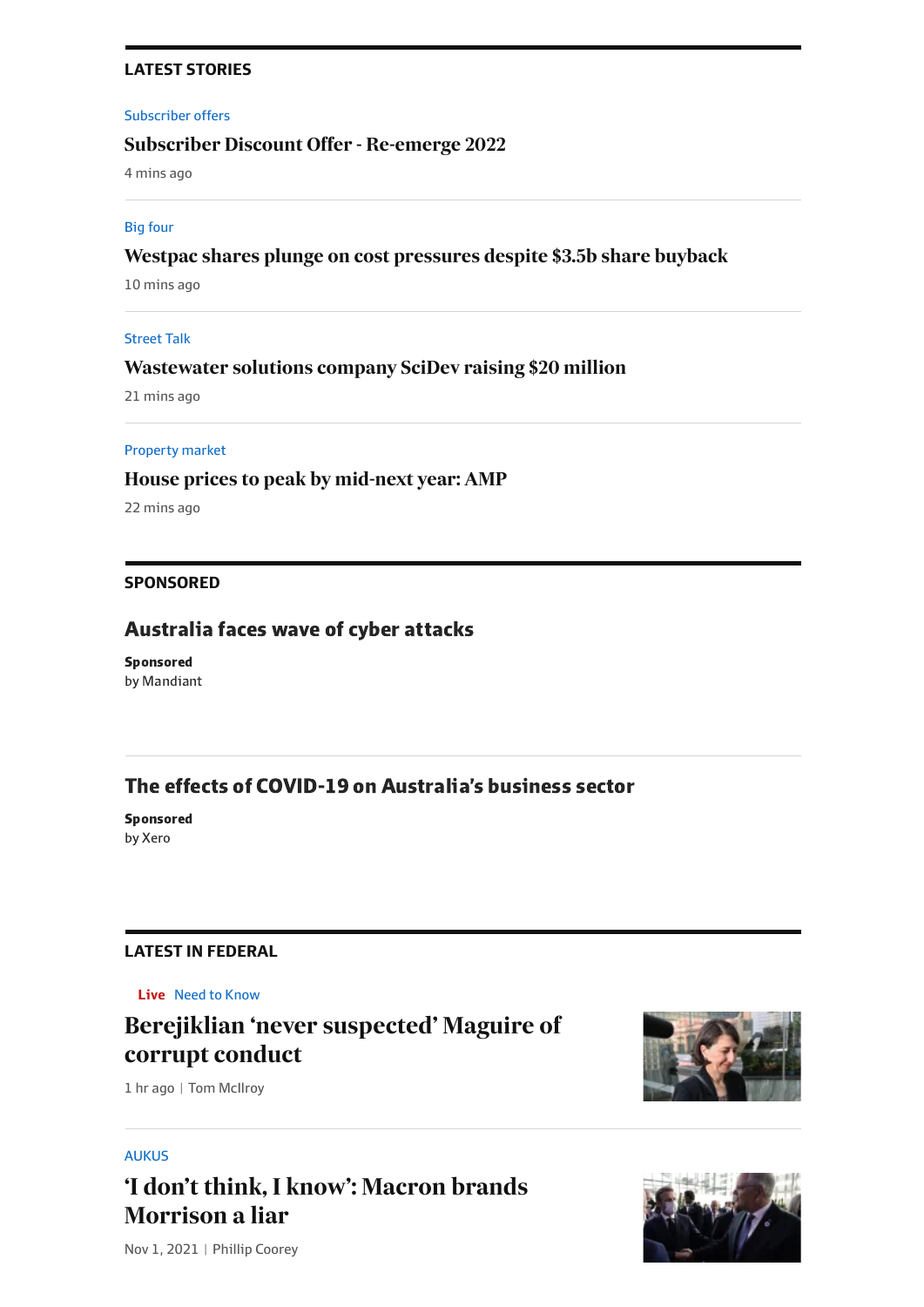#### [Glasgow](https://www.afr.com/topic/glasgow-summit-1nsz) summit

## **[Act now to limit net zero 2050 risk to business:](https://www.afr.com/politics/federal/act-now-to-limit-net-zero-2050-risk-to-business-ey-20211031-p594ps) EY**

Nov 1, 2021 | Tom McIlroy



[Coronavirus](https://www.afr.com/topic/coronavirus-pandemic-1ndb) pandemic

## **AAAususustrtrtralia w alia w [alia welcomes Kiwis on Monda](https://www.afr.com/politics/federal/australia-welcomes-kiwis-on-monday-singaporeans-later-in-november-20211031-p594mv) elcomes Kiwis on Monda elcomes Kiwis on Monda elcomes Kiwis on Monda elcomes Kiwis on Monday, y, y, Singap Singap Singaporeans later in N oreans later in N oreans later in N oreans later in N oreans later in Nooovvvemb emb embererer**

Oct 31, 2021 | Tom McIlroy

#### [Climate](https://www.afr.com/topic/climate-policy-1mpo) policy

### **[G20 waters down 2050 pledge](https://www.afr.com/politics/federal/g20-waters-down-2050-pledge-20211030-p594lr)**

Oct 31, 2021 | Phillip Coorey and Hans van Leeuwen

#### **MOST VIEWED IN POLITICS**

- **Barnaby Joyce opposed his part[y's decision on net zero](https://www.afr.com/politics/federal/barnaby-joyce-opposed-his-party-s-decision-on-net-zero-20211025-p592s2)**
- 7 NBN Co, Australia Post pa[y nearly \\$300m in pandemic bonuses](https://www.afr.com/politics/federal/nbn-co-australia-post-pay-nearly-300m-in-pandemic-bonuses-20211025-p592y3)
- 3 **[The Nationals break new ground for economic extortion](https://www.afr.com/politics/federal/the-lion-of-bundaberg-shows-how-it-s-done-20211025-p592xs)**
- 4 **[Maguire was a 'pain in the arse': Barilaro](https://www.afr.com/politics/daryl-maguire-was-a-pain-in-the-arse-barilaro-20211025-p592x6)**
- 5 Pandemic 'not over' w[arns Perrottet, as case numb](https://www.afr.com/politics/pandemic-not-over-warns-perrottet-as-case-numbers-stop-falling-20211025-p592so)ers stop falling
- $\hat{6}$  Australia Post spends \$400m to boost COVID-19 parcel boom

**Financial Review Magazine** 

A[t home with 'the godfather of p](https://www.afr.com/life-and-luxury/design/at-home-with-the-godfather-of-postmodernism-in-london-20210913-p58r8d)ostmodernism' in **London**



Stephen Todd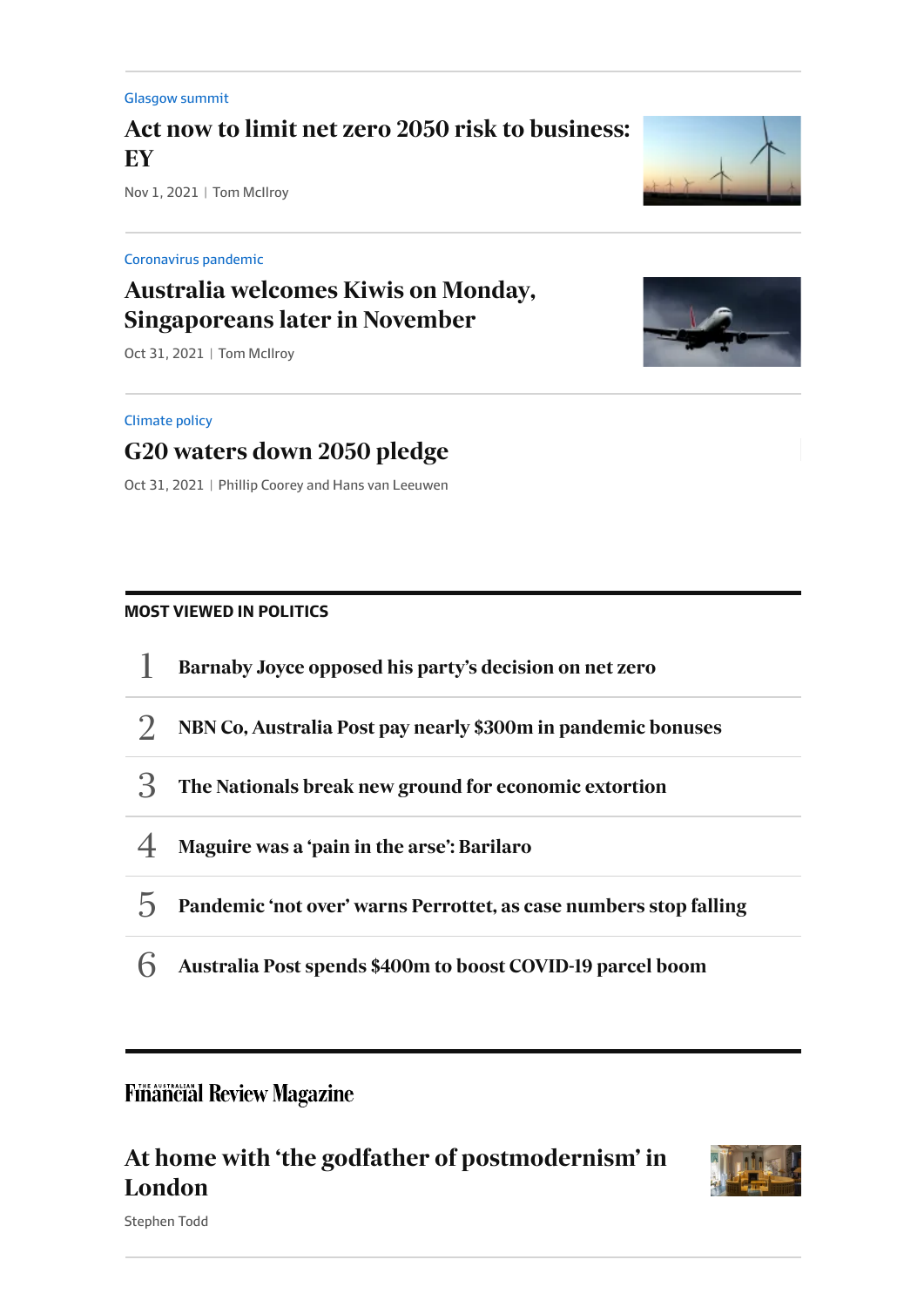### How to make a new restaurant's 'perfect summer weekend dish' at home

[This wine business has a knack for kno](https://www.afr.com/life-and-luxury/food-and-wine/this-wine-business-has-a-knack-for-knowing-your-next-favourite-drink-20210913-p58r8g)wing your next favourite drink

## **BOSS**

### Former Nike executive to tak[e RM Williams to the](https://www.afr.com/work-and-careers/leaders/former-nike-executive-to-take-rm-williams-to-the-world-20211027-p593pa) **world**

Sally Patten

**[Meet the 29-year-old acting CEO of RM Williams](https://www.afr.com/work-and-careers/leaders/meet-the-29-year-old-acting-ceo-of-rm-williams-20211026-p5933j)**

Four tips that will make you thrive like a CEO in tough times

Life & Leisure

## Fashion from landfill? Australian designers say it's **the future**

20 mins ago | Lauren Sams

Peek inside a luxury penthouse that comes with its own forest

F[arm-to-arm fashion takes off with M.J](https://www.afr.com/life-and-luxury/fashion-and-style/farm-to-arm-fashion-takes-off-with-m-j-bale-s-first-net-zero-suit-20211018-p590ty). Bale's first net zero suit

### **RICH LIST**

### **[Is fortune written in the stars? Check the Young Rich](https://www.afr.com/young-rich/is-fortune-written-in-the-stars-check-the-young-rich-lister-horoscope-20211027-p593sj) Lister horoscope**



Listen no[w: What it takes to mak](https://www.afr.com/wealth/people/what-it-takes-to-make-the-rich-list-20211028-p593wn)e the Rich List

**[Meet this year's 26 new Young Rich Listers](https://www.afr.com/young-rich/meet-this-year-s-26-new-young-rich-listers-20211026-p593f9)**